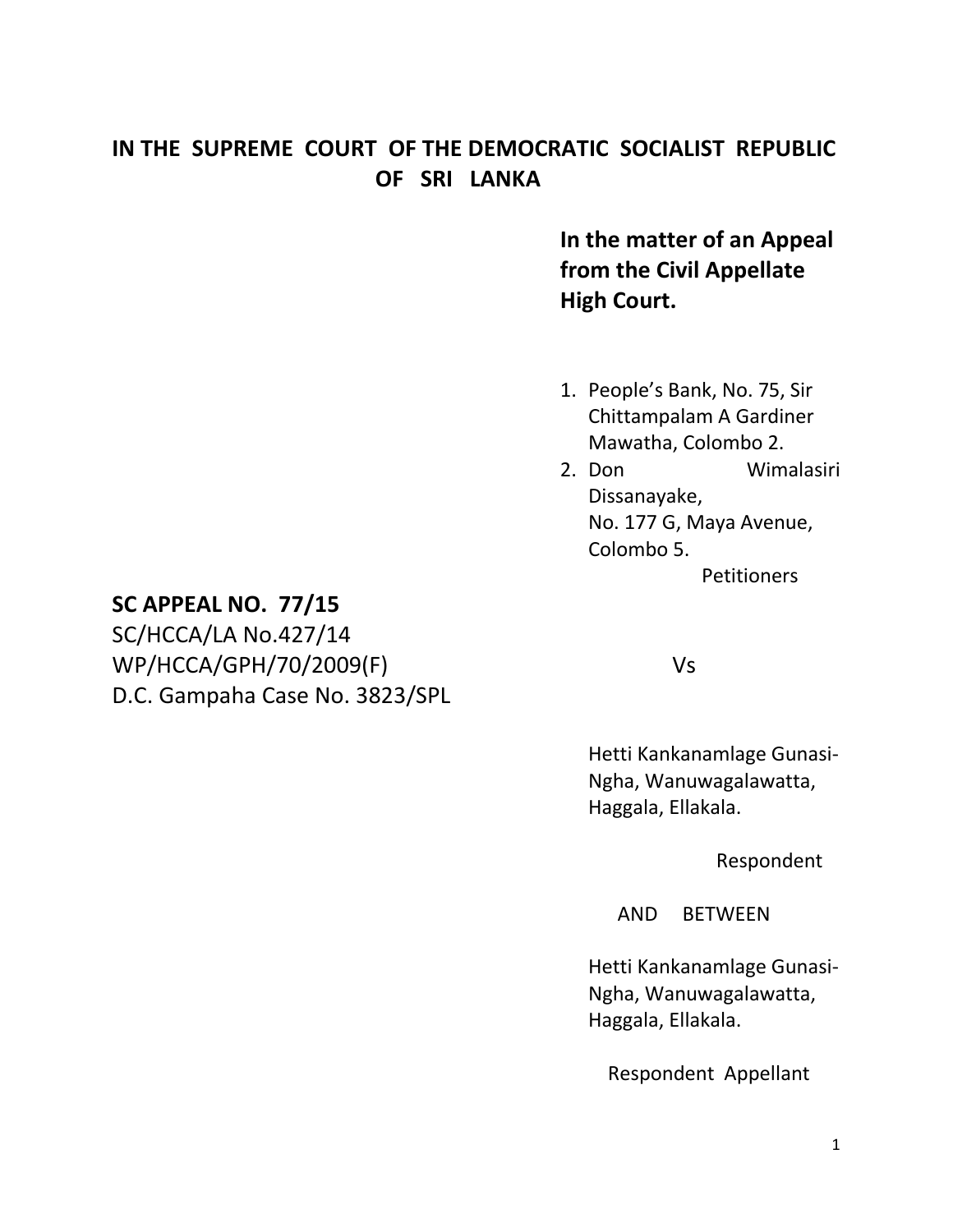- 1. People's Bank, No. 75, Sir Chittampalam A Gardiner Mawatha, Colombo 2.
- 2. Don Wimalasiri Dissanayake, No. 177 G, Maya Avenue, Colombo 5.

Petitioner Respondents

#### **AND NOW BETWEEN**

Hetti Kankanamlage Gunasi-Ngha, Wanuwagalawatta, Haggala, Ellakala.

#### **Respondent Appellant Appellant**

Vs

1.People's Bank, No. 75, Sir Chittampalam A Gardiner Mawatha, Colombo 2. 2.Don Wimalasiri Dissanayake, No. 177 G, Maya Avenue, Colombo 5.

# **Petitioner Respondent Respondents**

| <b>BEFORE</b>  | :S. EVA WANASUNDERA PCJ,<br>PRIYANTHA JAYAWARDENA J. &<br><b>ANIL GOONERATNE J.</b> |
|----------------|-------------------------------------------------------------------------------------|
| <b>COUNSEL</b> | : Ms. Sudarshani Cooray for the Respondent<br>Appellant Appellant.                  |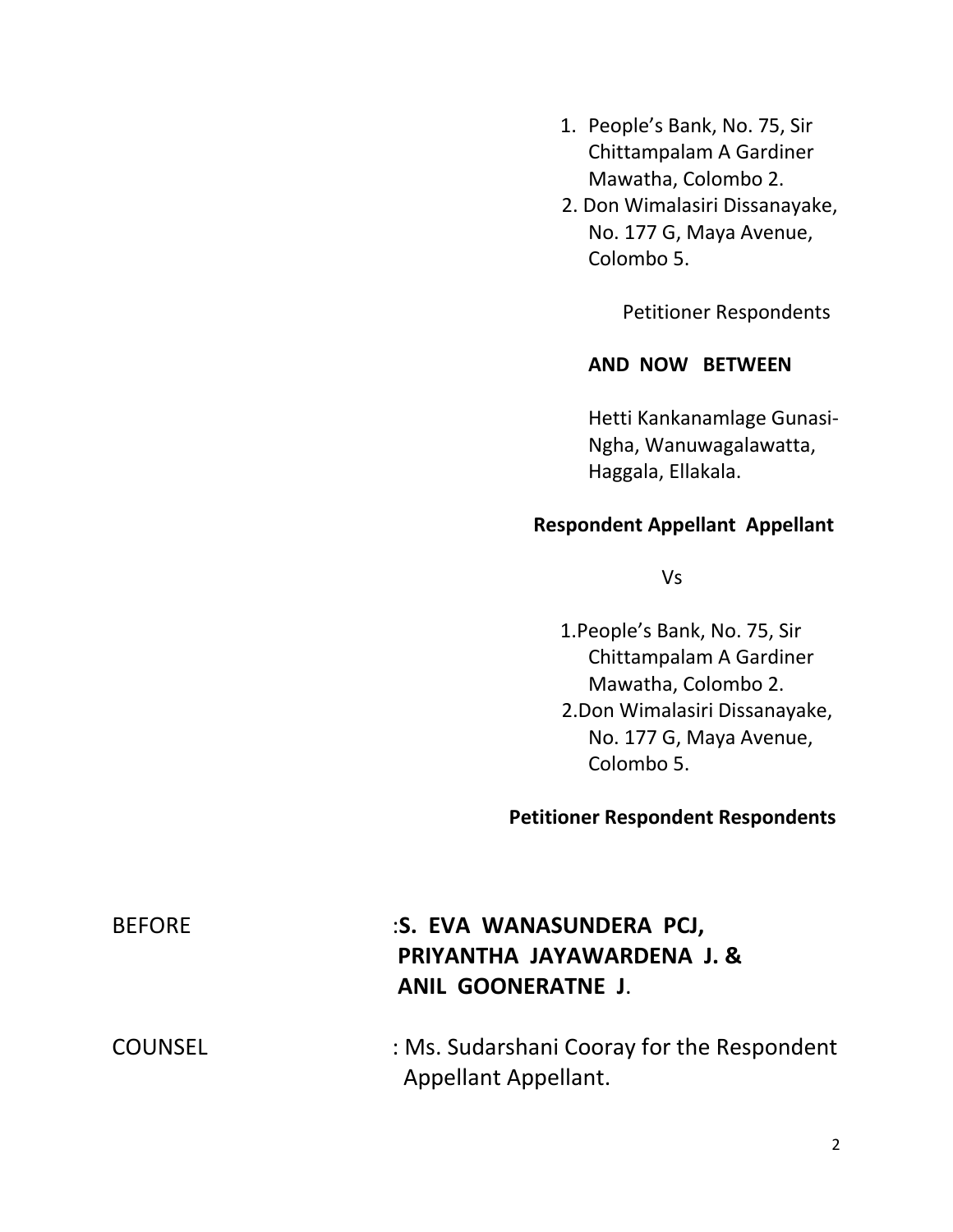Sunil Abeyrathne with Thashira Gunathilaka for the  $1<sup>st</sup>$  Petitioner Respondent Respondent.

DECIDED ON : 13.07.2017.

### **S. EVA WANASUNDERA PCJ.**

This Court has granted leave to appeal in this matter on the following questions of law to be decided by Court contained in paragraphs 11 (i) to (v) and (viii) of the Petition dated  $28<sup>th</sup>$  August, 2014 and the other two questions of law, as suggested by Counsel for the 1<sup>st</sup> Petitioner Respondent Respondent:-

- 1. Did the learned High Court Judge err in deciding that although the determination was published in Gazette Notification dated 09.07.2001, there is no mention in respect of notifying of such determination to the owner of such premises under Sec. 71(4) (a) of Finance Act No. 11 of 1963?
- 2. Did the learned High Court Judge err in deciding that although the determination was published in Gazette Notification dated 09.07.2001, there is no mention in respect of directing every person who was interested ( for compensation ) of such premises immediately before the date on which such premises were so vested to make within a period of one month to make a written claim under Sec. 73 of Finance Act No. 11 of 1963?
- 3. Did the learned High Court err in deciding that High Court has no jurisdiction to question the validity of the procedure taken by the Respondent Bank , when the Respondent Bank acting contrary to Finance Act can be also interpreted in the same context?
- 4. Did the learned High Court err in deciding that the District Court was correct in making absolute order nisi when the procedure adopted by the Respondent Bank is against the Finance Act itself?
- 5. Did the learned High Court err in deciding that the Appellant Petitioner has filed this Appeal in the High Court on the basis that it will take a long time for compensation to be paid to him.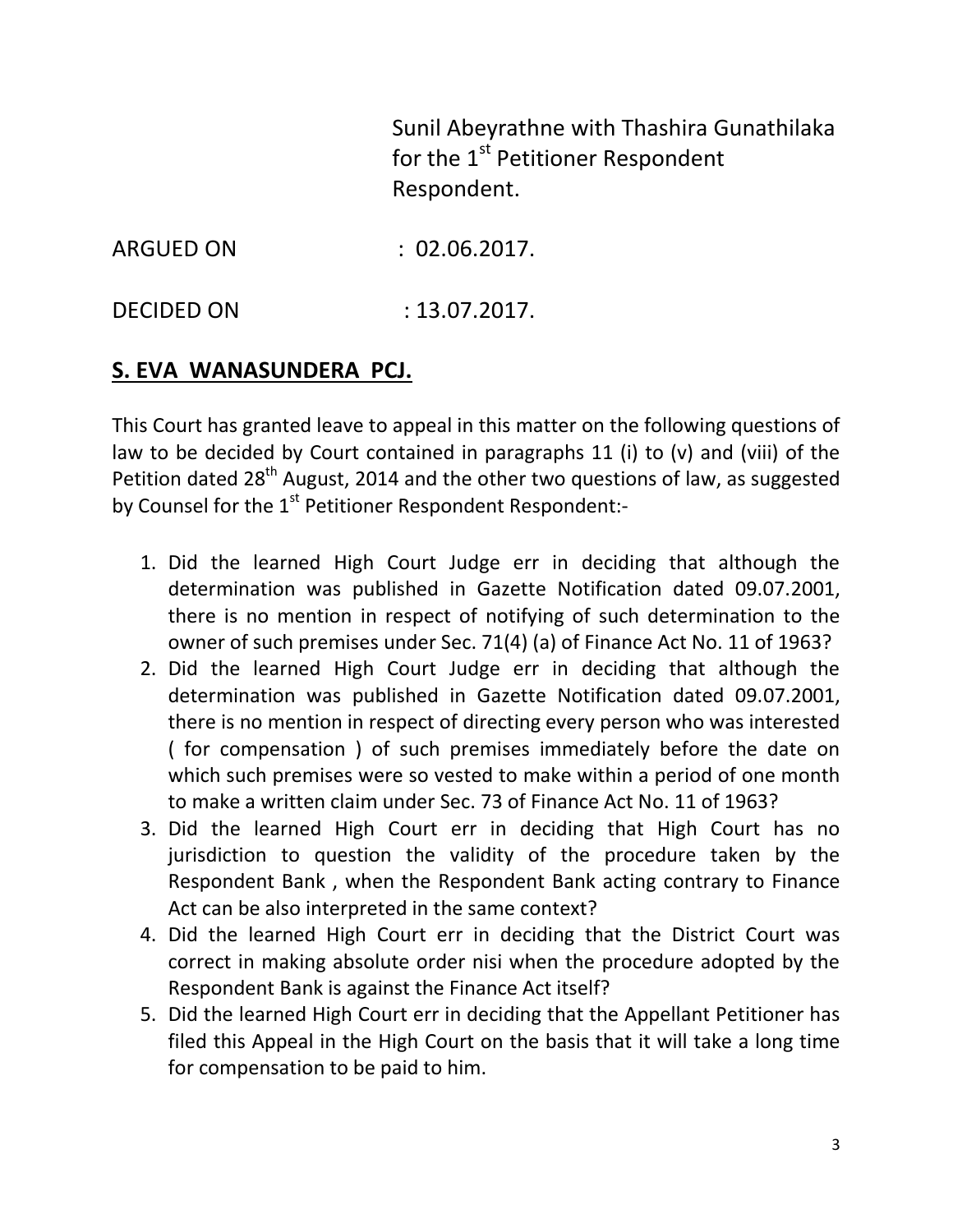- 6. Did the learned High Court err in deciding that although ' compensation should be paid to the Appellant Petitioner without delay ' there is no provision for the Appellant Petitioner to make a claim for compensation at this stage?
- 7. In terms of the Finace Act No. 11 of 1963 (as subsequently amended) whether a right of appeal lies?
- 8. Whether the learned District Judge has jurisdiction to enter order absolute without the  $1<sup>st</sup>$  Petitioner Respondent Respondent Bank complying with the provisions of Sec. 73 of the above Act?

The background facts of the case should be noted before the questions of law are considered. One lady by the name Thanthirige Piyaseeli Somalatha had transferred the property which is the subject matter of this case, of an extent of 0A 3R 37.2P in Walpola, Gampaha by Deed of Transfer No. 1887 dated 14.07.1987 attested by D.S.Jayakody Notary Public to the Respondent Appellant Appellant ( hereinafter referred to as the Appellant ) , Hetti Kankanamalage Gunasinghe for a sum or Rs. 15000/- . This was a **Conditional Transfer** with the condition that, if the Rs, 15000/- and interest thereon is paid within one year from the date of execution, the property shall be transferred back to the said Somalatha. The money and the interest thereon was not paid within one year and the position was that Gunasinghe then became the owner of land. After about 8 years, Somalatha made an application to the People's Bank, the  $1<sup>st</sup>$  Petitoner Respondent Respondent ( hereinafter referred to as the  $1<sup>st</sup>$  Respondent or the Bank ) **in terms of Sec. 71 of the Finance Act No. 11 of 1963.** 

Sec. 71 of the Finance Act No. 11 of 1963 was amended by Finance and Ceylon State Mortgage Bank ( Amendment ) Law No. 16 of 1973, by Finance (Amendment) Act No. 19 of 1984 and Finance (Amendment) Act No. 36 of 2000. Part VIII of the Finance Act deals with ' the acquisition by the People's Bank of certain premises and the disposal of such premises '. This Part of the Finance Act contains Sections 69 to 98. According to Sec.71, the People's Bank is authorized "to acquire the whole or any part of any agricultural, residential or business premises, if the Bank is satisfied that those premises were transferred by the owner of such premises to any other person after receiving from such other person a sum of money as consideration for such transfer and upon the condition that , on the repayment by the transferor of that sum with or without interest thereon within a specified period, such other person will re-transfer those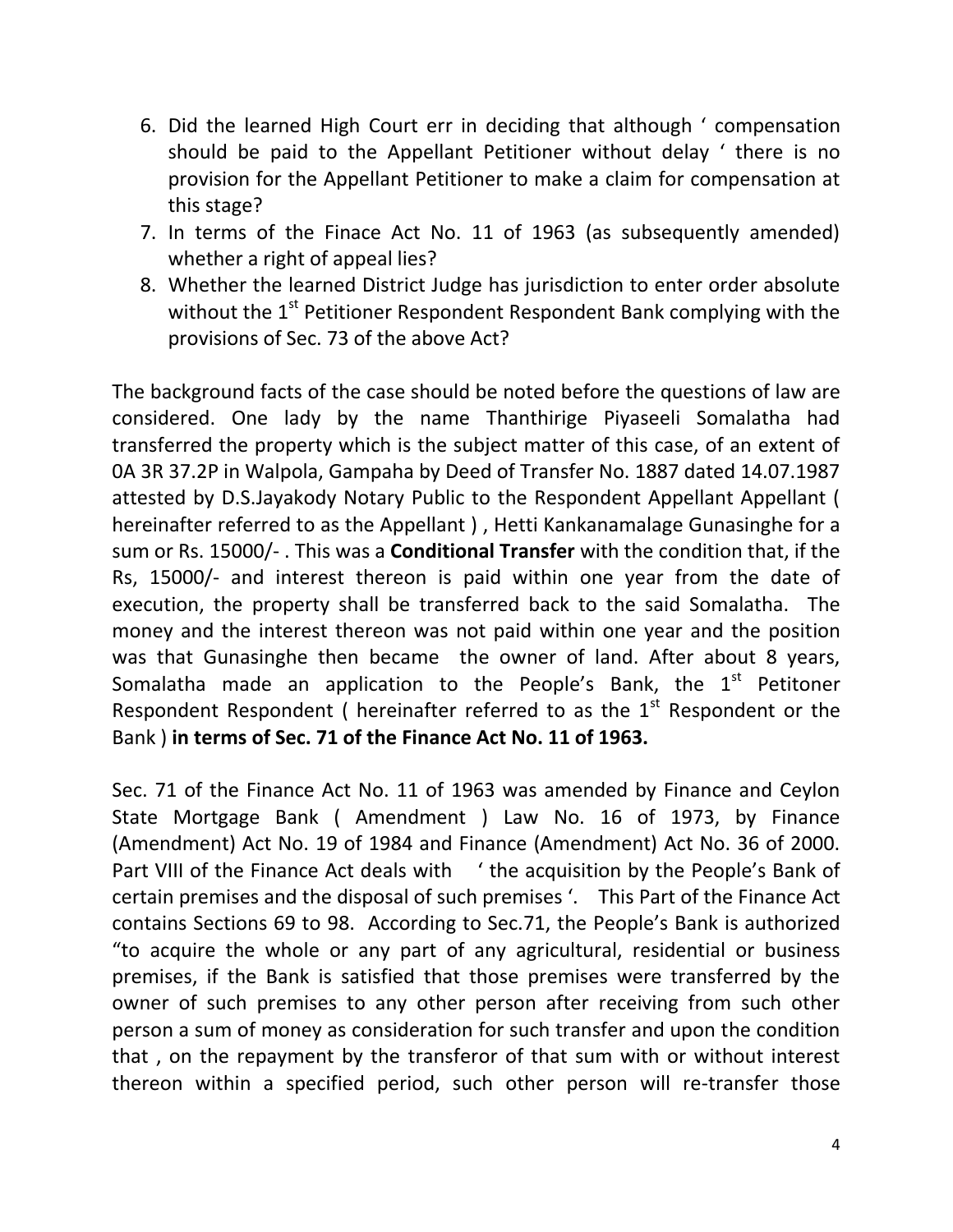premises to the original owner." The application has to be within ten years. In the case in hand Somalatha had informed the Bank within time.

The main grievance of the Appellant in this Appeal is that the **Bank has failed to adhere to the mandatory provisions of the Finance Act and thereby not taken steps to afford an opportunity to the Appellant to submit his claim for compensation.** Furthermore the Appellant claims that he did not have the opportunity to submit his claim **within one month** from the date of notice under Sec. 73. Therefore the owner had not been able to place his claim or hand over his claim to the Bank. Then Bank officers had come to the land to take possession of the land after informing him that they are coming to do so. As alleged by the Appellant, due to the reason that he was not given the opportunity to make his claim, due to the Bank not having complied with the provisions of the Finance Act, on the day that the Bank had tried to take possession of the land, the Appellant had been present on the premises and he had submitted **a written objection and refused to hand over the premises to the Bank.**

In this case, when Somalatha made an application to the People's Bank under Sec. 71 of the Finance Act, the Bank had issued to the Appellant, an order restraining the selling of the land or transferring the land to any other person and after an inquiry**, had decided to acquire the land.**

#### Sec. 71(4) (a) reads:

Where the Bank has determined that any premises shall be acquired for the purposes of this Part of this Act, the Bank shall,

- (a) Notify such determination to the owner of such premises; and
- (b) Cause a notice to be delivered or transmitted to the proper Registrar of Lands for registration setting out the prescribed particulars relating to those premises and stating that those premises are to be acquired under this Part of the Act.

Every notice under paragraph (b) shall be registered by the Registrar of Lands in the manner provided in the Registration of Documents Ordinance for the registration of an instrument affecting or relating to land and shall be deemed for such purposes to be an instrument affecting or relating to the premises the prescribed particulars of which are set out in such notice.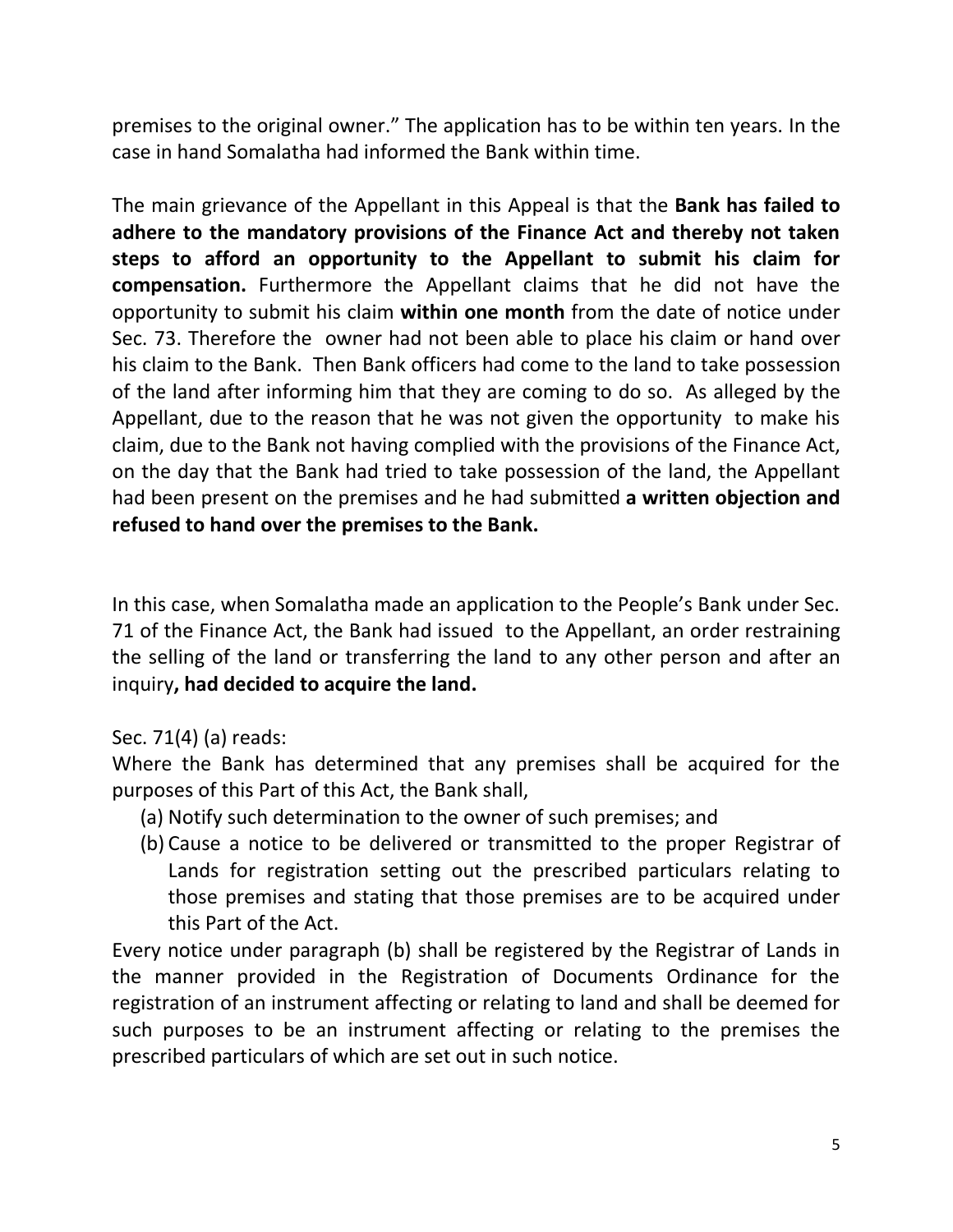The Bank had informed the owner Gunasinghe by registered post about the application of Somalatha on 13.05.1996. The next communication from the Bank to the Appellant Gunasinghe was on 05.07.1996 giving notice to him that a restraining order has been made directing him not to sell or transfer the land to any other person. According to Sec. 71(3) and Sec. 71(3A) the Bank had caused to hold an inquiry with both parties being heard and finally determined that the land in question should be acquired. Where the Bank has determined that any premises shall be acquired, the Bank should notify such determination to the owner of such premises according to Sec.71(4)(a).

The Bank acquired the same having followed the procedure laid down by Sec. 72 and then the Minister to whom the subject or function of the People's Bank is assigned, vested the premises with the Bank by notice published in the Gazette No. 1192/5 dated 09.07.2001**. According to Sec. 73**, the Bank should give notice to persons entitled **to make claims** to the compensation payable under Part VIII of the Finance Act, in respect of any premises vested in the Bank.

Sec. 73 reads:

Where **any premises are vested in the Bank**, the **Chairman** of the Board of Directors of the **Bank shall**, by notice published in the Gazette **and** in such other manner as may be determined by him **direct every person** who was interested in such premises immediately before the date on which such premises were so vested, to make, **within a period of one month** reckoned from the date specified in the notice **a written claim** to the whole or any part of the compensation payable under this Part of this Act in respect of such premises, and specify in the claim,

- a. His name and address,
- b. The nature of his interest in such premises,
- c. The particulars of the claim, and
- d. How much of such compensation is claimed by him.

Then, by letter dated 23.04.2002, the Bank had informed the Appellant, Gunasinghe that the land had been acquired and that the possession should be handed over to the Bank on 29.05.2002. The Appellant was present at the premises on the said date and submitted a written objection and refused to hand over the premises to the Bank. The Bank had then made an application to the District Court dated 28.05.2003 under Sections 72(7) and 72(8) of the Finance Act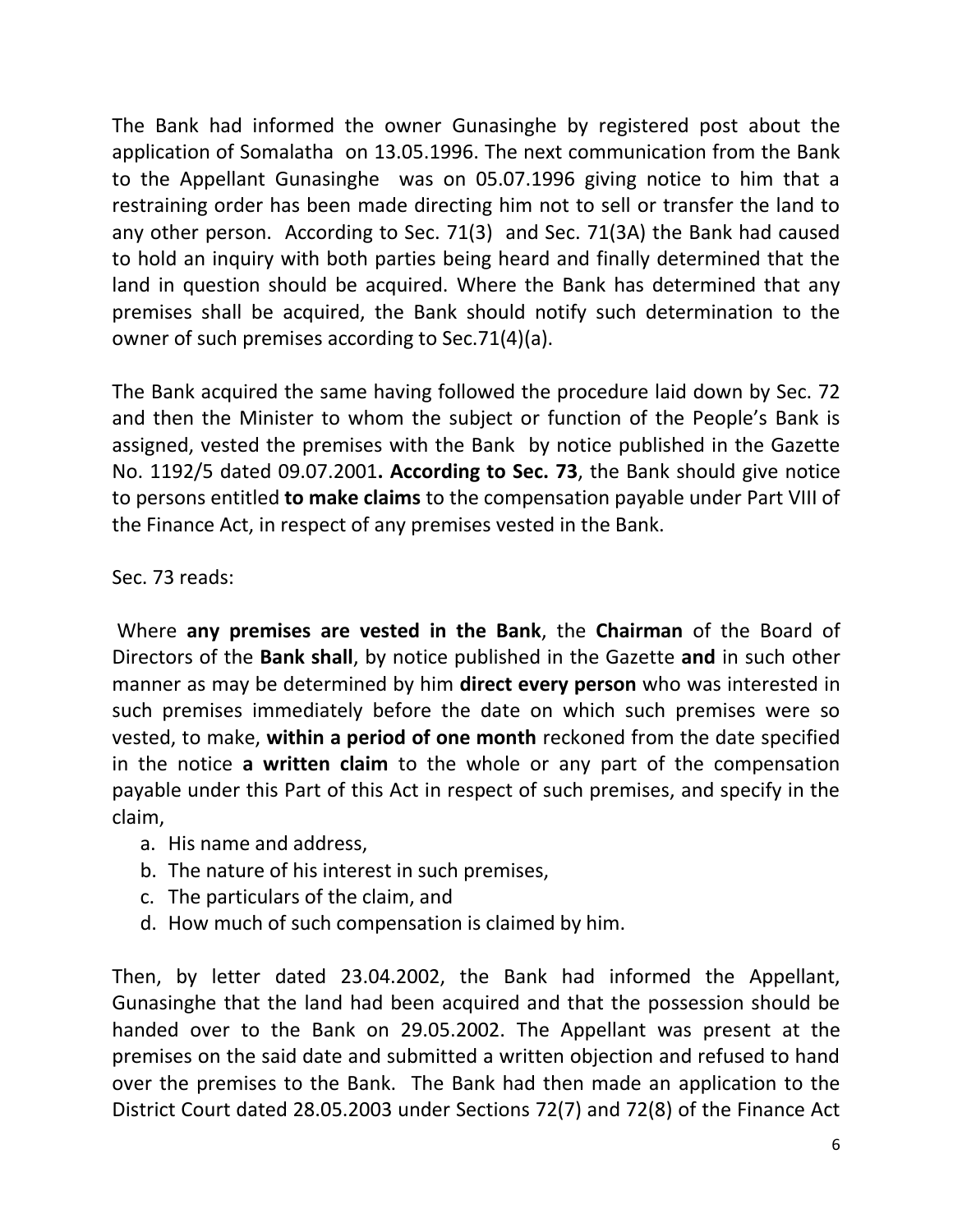praying for an order nisi directing the Appellant to hand over possession of the premises to the Bank.

The Bank has not placed before the District Court in the Petition made to court, between the date of the acquisition i.e. 09.07.2001 and the date of visiting the land to take over possession i.e. 29.05.2002, whether the provisions of Sec. 73 were complied with or not.

In the Application to Court to get possession of the land, there is no mention at all about the procedure taken by the Bank under Sec. 73 of the Finance Act. In paragraph 4(g) of the said Petition regarding the Application, which is at page 32 of this brief, it is briefly mentioned that an inquiry was held by the Bank with regard to compensation and that the Appellant had made lengthy written submissions at the inquiry. However, the Petition does not indicate when the Appellant, Gunasinghe made the claim, whether there were no others who made claims and when the inquiry was held and under what provisions it was held etc.

The Bank has not brought forward before this Court or any other lower Court any submission or any other evidence to demonstrate that provisions of Sec. 73 had been complied with before making the Application to Court to get an order nisi to get possession of the land from the Appellant, Gunasinghe. I have gone through the Petition by the Appellant filed in the District Court under Sec. 72(7) and 72(8) dated 28.05.2003 praying for a decree nisi granting the possession of the premises. The said Petition contains 9 paragraphs and the prayer and the Schedule which describes the land. The land is almost one acre, i.e. 3 Roods and 37.2 Perches with a right of way as described in the second schedule. The value of the case has been placed in the caption as only Rs. 15000/- and the number is 3823/Spl and the procedure is summary in accordance with Chapter XXIV of the Civil Procedure Court. It is **not mentioned anywhere** in the Petition filed in Court to take possession of the premises **whether Sec. 73 has been complied with** by the Bank.

I am of the opinion that Sec.73 does not only affect the Appellant, Gunasinghe but it also affects others who would have had a claim of the land itself or any claim regarding improvements on the land or anything pertinent to the said land for the purpose of claiming compensation from the Bank. That is the reason why the draftsman of that Section has deliberately drafted it that way, for the Chairman of the Bank to be responsible to get the same published in the gazette and in such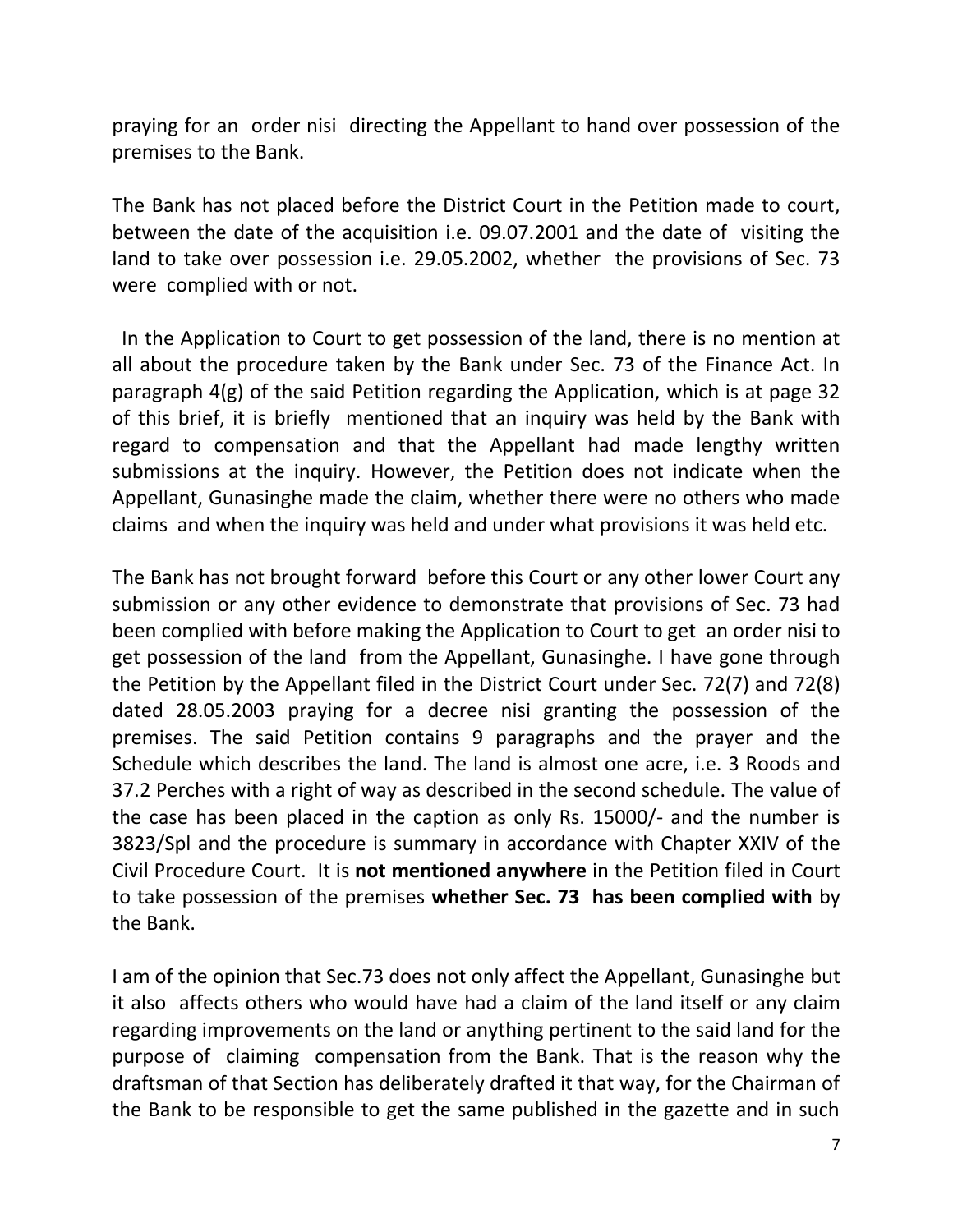other manner that the Chairman thinks fit so that all other parties who need to make whatever claim can make the claim as prescribed by Sec. 73 with the name, address, the amount claimed etc. During the period between the date of the acquisition and the date of taking over possession, the Sec. 73 notice should have been published by the bank and the same notice should have been sent to the owner of the land, Gunasinghe and more over the Bank should have pasted a notice under Sec. 73 on the land on a tree or trees or any other place on the land so that all parties who claim compensation could make a claim. The wording in the section is **mandatory** and the Bank having gone **to the next step without having complied with the provisions of Sec. 73 of the Act is a fatal irregularity done by the Bank.**

The Bank is at liberty to correct the procedure, comply with the provisions and take over possession of the acquired land as provided by law. Even at present there is no impediment for the Bank to commence the duty of complying with Sec. 73 of the Finance Act.

The Finance Act Part VIII seems to have made special provisions for a special purpose with regard to the rights of persons who transfer their land on conditions and failing to perform that condition, loose their land to others. The law has granted seemingly very special powers to the People's Bank. The procedure is specifically provided and each step in the course of the way up to taking possession of the land from the person in whose ownership the land remains, has been laid down. Since it is summary procedure which is adopted when the Bank makes the application to the District Court to take over possession from the owner and/or any other possessor the procedure which is made mandatory with the word "shall" being included, the legislator has had the wisdom to make sure that no party would get any injustice. The provisions of law which are mandatory in nature have to be complied with.

The claim for compensation has to be made within one month from the notice given and/ or the publication of the notice in the gazette inviting any person interested in getting compensation , under Sec. 73 and the Appellant has not been able to forward his claim for compensation as provided by law due to the Bank not having complied with the legal provisions. I find that in the Petition of Objections by the Appellant filed in the District Court dated 23.11.2006 , he has prayed **to grant him an opportunity for him to place a claim for compensation to the Bank** while submitting to court that he had not been even given the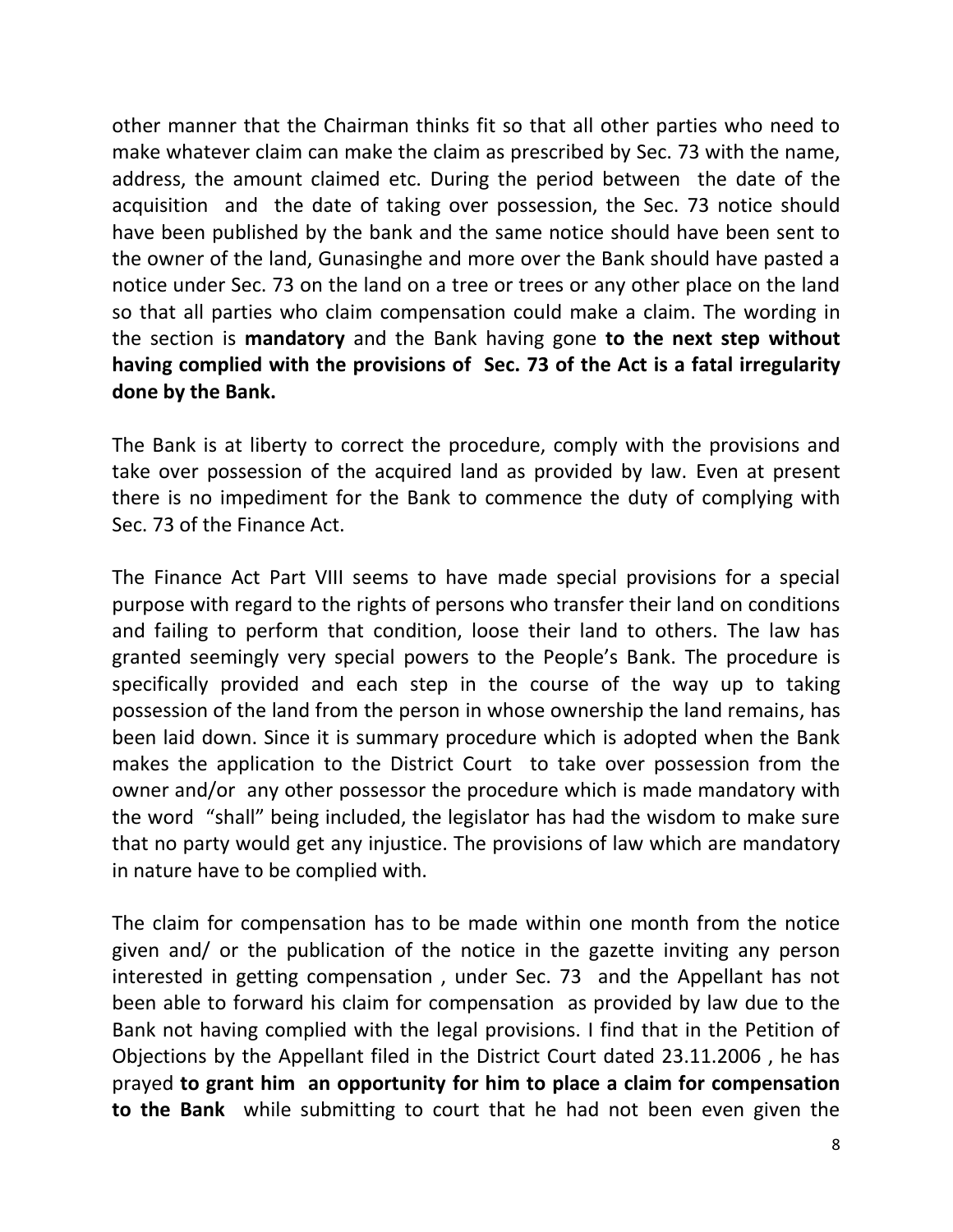amount of money he paid to Somalatha, the complainant to the Bank, i.e. Rs. 15000/-. He had prayed that he be given the said money and interest from 14.07.1987. He had claimed for improvements of the land as well. The Appellant had begged Court not to make the order nisi, absolute.

It is interesting to note what the Bank had mentioned in the Counter Objections filed by the Bank dated 21.02.2007 in reply to non compliance with Sec. 73. Paragraph 11 of the said counter objections the Bank has interpreted Sec. 73 and stated that the Chairman of the Bank is given the discretion " to publish a notice in the Gazette **or** to give notice in such other manner as may be determined by him" and the discretion was used to develop the form named "eee bay de " form. The statement of counter objections state that "therefore the Chairman using his discretion has directed the authorized officer of the Bank, the  $2^{nd}$ Respondent, to give a form on paper named " eee bay de No. 20" to whoever claims any compensation. The authorized officer gives them 30 days to bring it back with the claim to him. The Appellant had not handed over possession of the premises and that is the reason why he was not given the said 'form'. It will be handed over to the Appellant only after the possession has been surrendered to the Bank."

The said paragraph 11 is totally distorting the provisions of law contained in Sec.73. The Section does not give any discretion to the Chariman to decide on the mode of notifying the owner and the public but stipulates in plain language that " the Chariman **shall** by notice published in the Gazette **and** in such other manner as may be determined by him ". The Chairman has a discretion to decide, in what other manner he should notify others **after publishing the notice in the Gazette.** It may be that the Chairman can decide to send a letter by post or send a notice by courier or paste a notice on the trees or fence or the parapet wall of the premises etc. I hold that the Bank has in fact admitted in their statement of counter objections that the Bank has failed to act in accordance with Sec. 73.

The other sections from Sec. 74 to 90 provide for a compensation tribunal, to hold an inquiry, to call for witnesses, consider documents etc. prior to granting compensation.

In the Petition filed by the Bank dated 28.05.2003, there is no mention that the owner of the premises was notified of the said determination of the land being acquired and vested with the Bank under Sec. 73 to prefer a claim for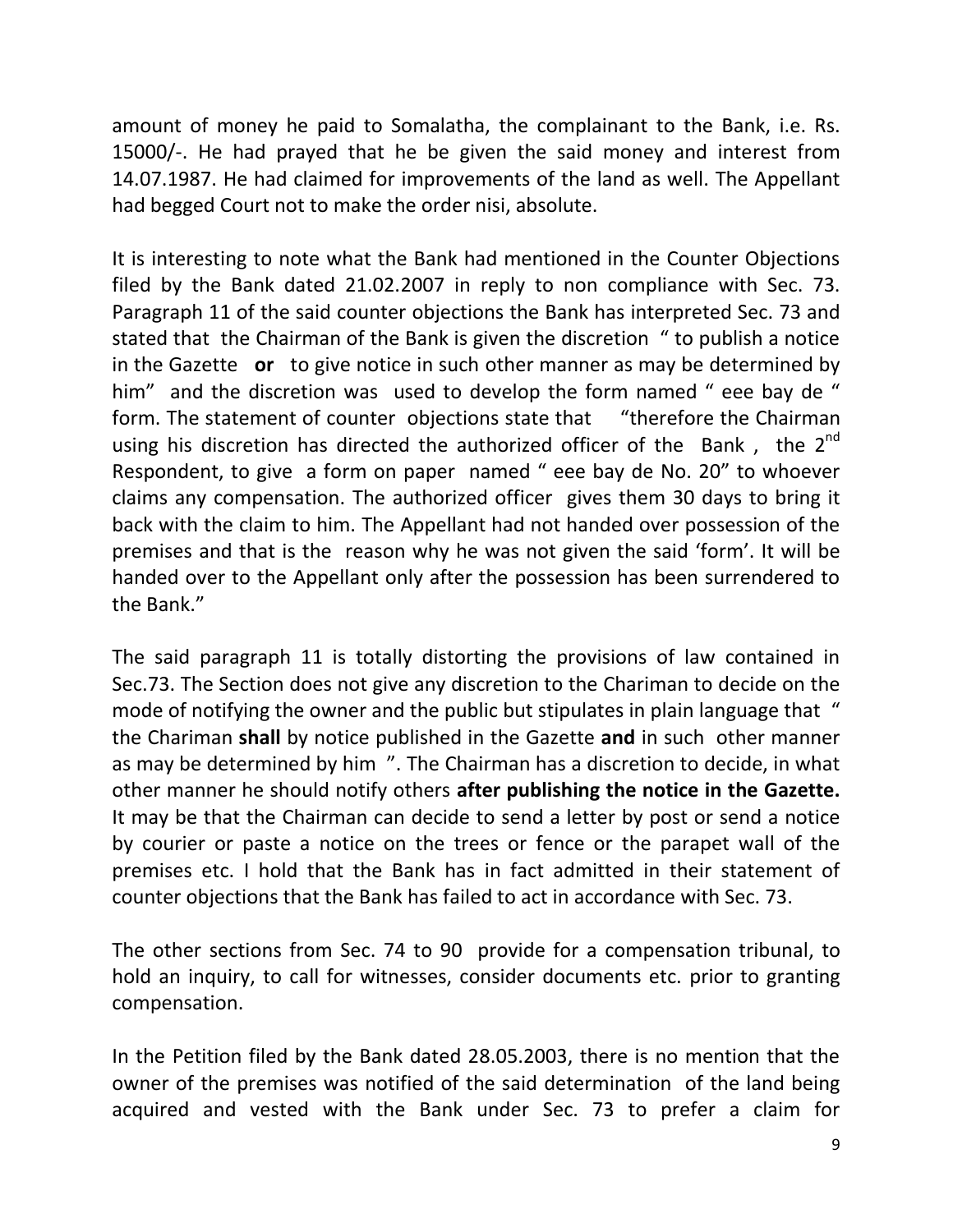compensation. The matter had been heard by Court and the order nisi had been granted. Thereafter only, the order nisi was served on the Appellant to hand over the premises to the Bank and he was directed to show cause as to why the said order should not be made absolute. Upon the summons being served on the Appellant, he had appeared before Court and filed his objections and stated to Court that the Bank had not adhered to the mandatory provisions in terms of the law and that he was not given the opportunity to submit his claim for compensation. Accordingly the Appellant prayed that he be given an opportunity to submit his claim for compensation. After the submissions the District Judge had delivered order making the order nisi as absolute.

Both the District Judge and the High Court Judges have taken the view that any Court has no jurisdiction to hear and determine the procedures adopted by the Bank and that the court has no jurisdiction to refrain from making an order nisi which is already in place as absolute.

Sec. 72(8) of the Finance Act provides for hearing the matter under summary procedure. Summary procedure is regulated by Chapter XXIV of the Civil Procedure Code. The owner of the land or any person claiming any interest on the land has a right to file objections and adduce evidence to prove the facts stated in the objections, according to Sec. 384 of the Civil Procedure Code. Thereafter, according to Sec. 387 of the Civil Procedure Code, upon the Respondents presenting their case, the Court is obliged to consider the same and make a final order. Natural Justice should be followed and that is the reason for court to hear both parties and their evidence. The Court has a duty to see whether the proper procedure has been followed ' in the back drop of facts complained and natural justice to be done according to the injustice if any ', and if it is not done properly, court shall not proceed to hear the matter with such defects in the procedure. There is no compulsion on Court as alleged to make an order nisi absolute without hearing the parties.

The High Court judge had quoted the judgment in **Bakmeewewa, Authorised Officer of the People's Bank Vs Konarage Raja 1989 1SLR 231** and held that in view of that decision , no person can file action

challenging the acquisition of land / premises acquired under Sec. 72 of the Finance Act and therefore the Appellant had **no right to challenge the procedure adopted by the Bank with regard to taking over possession and claim for**